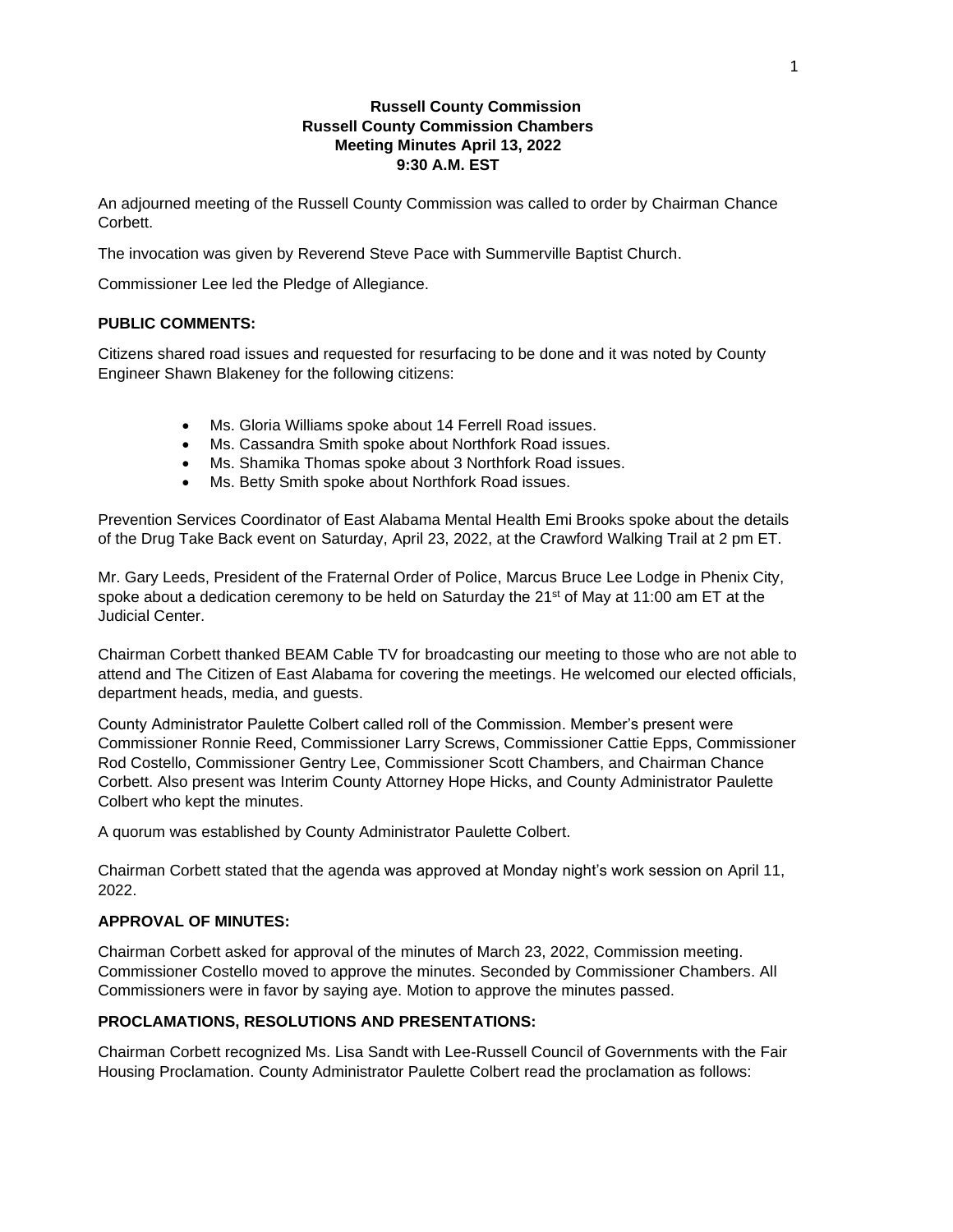

WHEREAS, the month of April is recognized throughout the state as Fair Housing Month; and

WHEREAS, Title VIII of the Civil Rights Act of 1968, as amended, set forth a national policy for fair housing without regard to race, color, national origin, religion, sex, familial status or disability; and

WHEREAS, the county of Russell continues to affirmatively further fair housing for its citizens;

NOW, THEREFORE, the Russell County Commission does hereby proclaim April 2022, as

Fair Housing Month

in Russell County, in the state of Alabama.

Given Under Our Hands and the Great Seal of the County Commission of Russell County, Alabama, on this 13<sup>th</sup> day of April 2022.

Commissioner Lee moved to approve the proclamation. Seconded by Commissioner Reed. All Commissioners were in favor by saying aye. The proclamation passed unanimously.

### **DISCUSSION ITEMS:**

There were no discussion items.

### **BUSINESS ITEMS:**

Chairman Corbett recognized Mr. Bill Friend with Enforcement who made a recommendation to continue with the abatement on 14 Giles Road in Phenix City and start the clean-up. Commissioner Chambers moved to approve the motion. Seconded by Commissioner Reed. County Administrator Paulette Colbert called vote of the Commission as follows: District 4: Commissioner Reed, yes; District 7: Commissioner Screws, yes; District 5: Commissioner Epps, yes; District 3: Commissioner Costello, yes; District 1: Commissioner Lee, no; District 2: Commissioner Chambers, yes; and District 6: Commissioner Corbett, yes. The Commission passed the motion.

Chairman Corbett recognized Sheriff Taylor who requested nine vehicles be surplused. He stated that six of them were purchased by the Commission. He requested to give Mrs. Colbert the ability to advertise them for two weeks in the paper that they will be sold on GovDeals.com beginning on a specific day that the advertising states. Commissioner Epps moved to accept the Sheriff's recommendation. Seconded by Commissioner Reed. All Commissioners were in favor by saying aye. The motion passed unanimously by the Commission.

Chairman Corbett presented to dedicate .5 acres at the Seale Sports Complex to house the Veterans Memorial. He stated that it will still be county property with it being maintained by both the county and the veterans' organizations. Commissioner Lee moved to accept the motion. Seconded by Commissioner Reed. All Commissioners were in favor by saying aye. The motion passed unanimously by the Commission.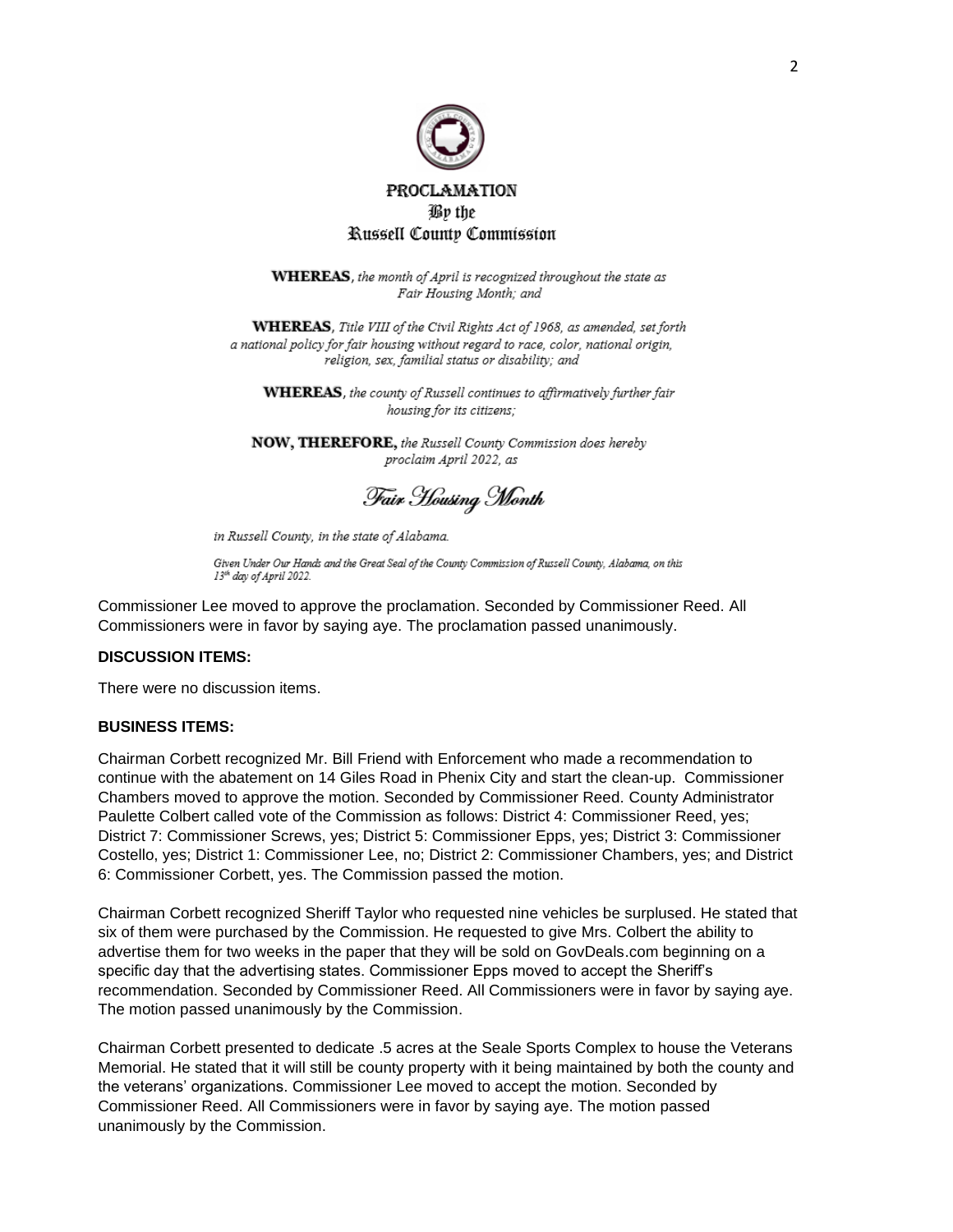Chairman Corbett recognized Mr. Ben McGarr with Lee-Russell Council of Governments requesting the Commission have a Fair Housing public hearing to be held on April 27<sup>th</sup> at 9:30 before the Commission meeting that morning. Mr. McGarr stated this is a HUD requirement that is associated with the coronavirus CDBG grant that the county received. Commissioner Lee moved to accept the motion. Seconded by Commissioner Reed. All Commissioners were in favor by saying aye. The motion passed unanimously by the Commission.

Chairman Corbett recognized Maintenance Director Leon Watson who requested awarding of the aerial lift bid and for the Chair to sign the contract to purchase a 2015 snorkel AB85J aerial lift from Ahern Reynolds in Auburn, Alabama in the amount of \$74,795, which is a budgeted item for this fiscal year. Commissioner Chambers moved to approve the bid award. Seconded by Commissioner Costello. All Commissioners were in favor by saying aye. The motion passed unanimously by the Commission.

Chairman Corbett recognized Judge Harden who requested to purchase meals for poll workers. He stated he has the money in the elections budget. Attorney Hope Hicks voiced that after researching she did not see any issues with the request. Commissioner Lee moved to approve the request. Seconded by Commissioner Reed. All Commissioners were in favor by saying aye. The motion passed unanimously by the Commission.

Chairman Corbett recognized Commissioner Screws who then moved to offer Interim Attorney Hope Hicks a contract to be worked out between the administrator and the chairperson, then to be brought back to the Commission for approval. Commissioner Lee seconded the request. All Commissioners were in favor by saying aye. The motion passed unanimously by the Commission.

Chairman Corbett recognized Commissioner Costello who presented the \$7,500 expenditure reporting. Commissioner Costello moved to increase the mandatory reporting of budgeted items to the Commission from \$7,500 to \$15,000. It was clarified for the minutes, that anything that is approved in the budget for a specific item that is less than \$15,000 will not need department heads to report it to the Commission. Motioned seconded by Commissioner Reed. Since it was a policy change, County Administrator Paulette Colbert called vote of the Commission as follows: District 4: Commissioner Reed, yes; District 7: Commissioner Screws, yes; District 5: Commissioner Epps, yes; District 3: Commissioner Costello, yes; District 1: Commissioner Lee, yes; District 2: Commissioner Chambers, yes; and District 6: Commissioner Corbett, yes. The Commission passed the motion unanimously.

Chairman Corbett recognized Commissioner Costello who presented the sanitation pay to the engineer. Commissioner Costello moved for County Engineer Shawn Blakeney to continue to help new Sanitation Director, Mr. Ward Dudley, and that Mr. Blakeney's extra stipend pay for Interim continue through the last work period in June. Seconded by Commissioner Reed. County Administrator Paulette Colbert called vote of the Commission as follows: District 4: Commissioner Reed, no; District 7: Commissioner Screws, yes; District 5: Commissioner Epps, abstained; District 3: Commissioner Costello, yes; District 1: Commissioner Lee, no; District 2: Commissioner Chambers, no; and District 6: Commissioner Corbett, no. The motion failed to pass by the Commission.

Chairman Corbett presented to continue the interim pay for the engineer doing the sanitation position as he on boards the new director until the end of the budget year. Commissioner Lee moved to approve the interim pay request. Seconded by Commissioner Chambers. County Administrator Paulette Colbert called vote of the Commission as follows: District 4: Commissioner Reed, yes; District 7: Commissioner Screws, no; District 5: Commissioner Epps, yes; District 3: Commissioner Costello, no; District 1: Commissioner Lee, yes; District 2: Commissioner Chambers, yes; and District 6: Commissioner Corbett, yes. The Commission passed the motion.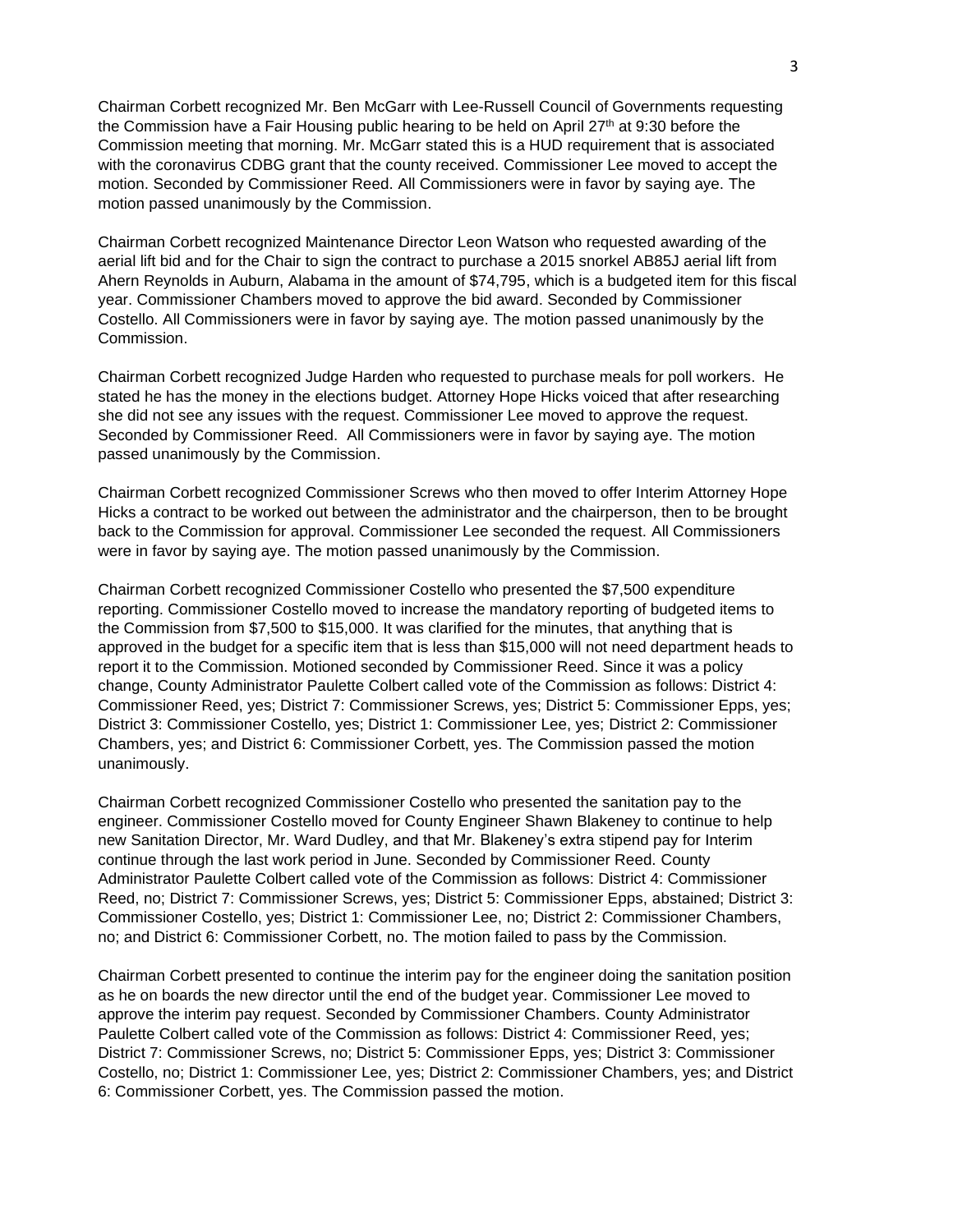Chairman Corbett recognized Mrs. Naomi Elliott who presented the Relay for Life Request with the American Cancer Society. Mrs. Elliott discussed what the Relay for Life represents and requested donations for the event from the Commission. Commissioner Lee moved; seconded by Commissioner Reed to contribute the following to this event from their project funds: Commissioner Lee, \$500; Commissioner Costello, \$500; and Chairman Corbett, \$500 for a total of \$1,500. All Commissioners were in favor by saying aye. The motion passed unanimously by the Commission.

Chairman Corbett recognized Commissioner Screws who presented the Russell County High School Bass Club donation. Commissioner Screws moved; Commissioner Reed seconded to give the Bass Club at Russell County High School a total of \$3,800 from the following Commissioner's project money: Commissioner Screws, \$1,000; Commissioner Corbett, \$1,000; Commissioner Costello, \$300; Commissioner Epps \$1,000; and Commissioner Lee, \$500. All Commissioners were in favor by saying aye. The motion passed unanimously by the Commission.

# **COUNTY ENGINEER:**

County Engineer Shawn Blakeney presented a resolution for vacating right of way between US Highway 431 and South Seale Road. This was advertised on August 16th, 23rd, 30<sup>th</sup> and September 6th, 2018. He said it was approved at the September 12, 2018 Commission meeting, but the department does not have the signed resolution needed to have it recorded in the probate judge's office. Commissioner Lee moved the motion to approve. Seconded by Commissioner Costello. All Commissioners were in favor by saying aye. The motion passed unanimously by the Commission. See resolution below:

#### "RESOLUTION

STATE OF ALABAMA RUSSELL COUNTY

RESOLUTION REGARDING VACATION OF an unnamed right-of-way lying in section 32, Township 17, Range 30running between US highway 431 and South Seale Road

WHEREAS, a written petition was filed with the Russell County Commission by Phillip E Hornsby, being the landowner adjoining and/or abutting a portion of a right-ofway for a county road described therein and commonly known as, an unnamed rightof-way lying in section 32, Township 17, Range 30running between US highway 431 and South Seale Road, and

WHEREAS, said petition requested the Russell County Commission to vacate that portion of said road which lies in section 32, Township 17, Range 30running between US highway 431 and South Seale Road

, which said road portion is more particularly described on Exhibit "A" attached hereto and made a part hereof, and

WHEREAS, prior to taking action on said petition the Russell County Commission scheduled a public hearing to be held at the regularly scheduled meeting of the Russell County Commission set for September 12, 2018, and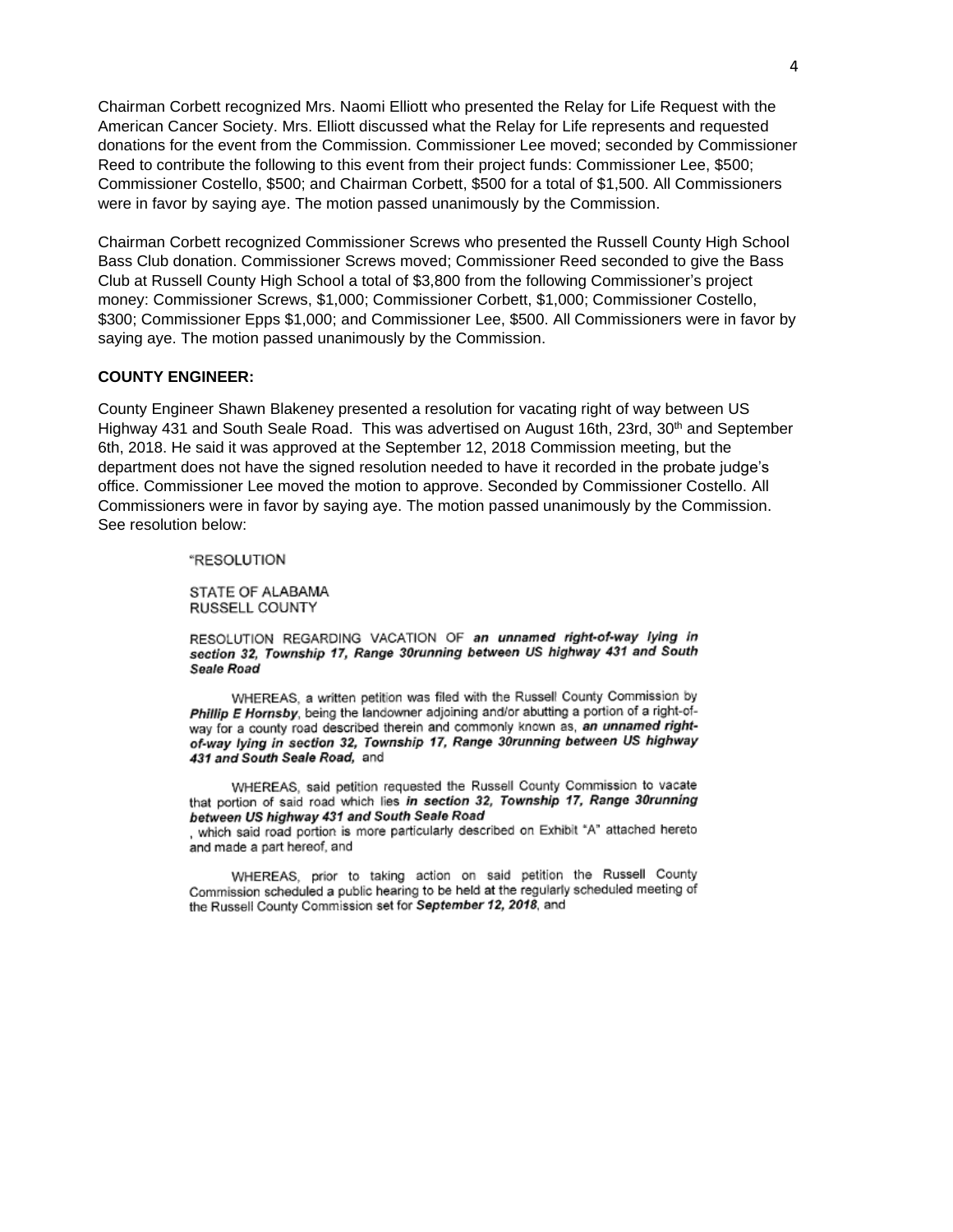WHEREAS, said scheduled meeting was advertised in the Phenix Citizen for four (4) successive weeks, on, to wit, August 16,23.30 and September 6 of 2018, and

WHEREAS, notice of the scheduled meeting was posted on the bulletin board at the County Courthouse for the same period of time covered by the newspaper publication, and

WHEREAS, a copy of the notice of said meeting was also served by certified U.S. Mail at least 30 days prior to the scheduled meeting on all abutting landowners and on all entities known to have facilities or equipment within the public right-of-way sought to be vacated, and

WHEREAS, in accordance with the said notice a public hearing was held on the date and time aforesaid wherein proponents and opponents were given the opportunity to speak on the vacation issue, and

WHEREAS, a Motion to Approve the Vacation was made by the County Commissioner in whose district the portion of said right-of-way to be vacated is located, and

WHEREAS, said motion carried unanimously,

NOW THEREFORE, BE IT RESOLVED that the Russell County Commission finds that no entity or person will be cut off from access by the vacation of said road, but to the

contrary, all other entities and persons already have reasonable and convenient access to their properties, and

BE IT FURTHER RESOLVED by the Russell County Commission that this Commission finds that it is in the best interest of the public that such portion of an unnamed right-of-way lying in section 32, Township 17, Range 30running between US highway 431 and South Seale Road be vacated, and

BE IT FURTHER RESOLVED by the unanimous consent of the Russell County Commission that the portion of an unnamed right-of-way lying in section 32, Township 17, Range 30running between US highway 431 and South Seale Road, described on Exhibit "A" attached hereto and made a part hereof be and the same hereby is vacated and divested of all public rights and liabilities, including any rights which may have been acquired by prescription, and that title to such road is now vested in the abutting landowners subject to the right of entities with utilities in place at this time to continue to maintain, extend, and enlarge their lines to the same extent as if the vacation had not occurred, and

BE IT FURTHER RESOLVED that this resolution shall be recorded in the Office of the Judge of Probate of Russell County, Alabama, and further that it shall be published once in a newspaper in the County no later than 14 days from this date.

County Engineer Shawn Blakeney requested approval for an updated Household Garbage Collection Policy Effective January 1, 2022. Commissioner Epps moved to accept the policy change recommendation from the engineer; Seconded by Commissioner Chambers. County Administrator Paulette Colbert polled the Commission as follows: Commissioner Ronnie Reed, yes; Commissioner Larry Screws, yes; Commissioner Cattie Epps, yes; Commissioner Rod Costello, yes; Commissioner Gentry Lee, yes; Commissioner Scott Chambers, yes; and Chairman Chance Corbett, yes. The Commission approved the request unanimously.

#### **ADMINISTRATOR:**

County Administrator Paulette Colbert had nothing to present.

# **CORONAVIRUS RESCUE ACT FUND:**

Chairman Corbett recognized County Administrator Paulette Colbert who requested to pay an invoice to Hecht Burdeshaw for services rendered through February 28, 2022, from the Coronavirus Rescue Act Fund in the amount of \$1,620 for the design contract for a building to house the COVID command vehicle, and to share with the Emergency Management Agency. Commissioner Lee moved to approve; seconded by Commissioner Chambers. County Administrator Paulette Colbert polled the Commission as follows: Commissioner Ronnie Reed, yes; Commissioner Larry Screws, yes; Commissioner Cattie Epps, yes;